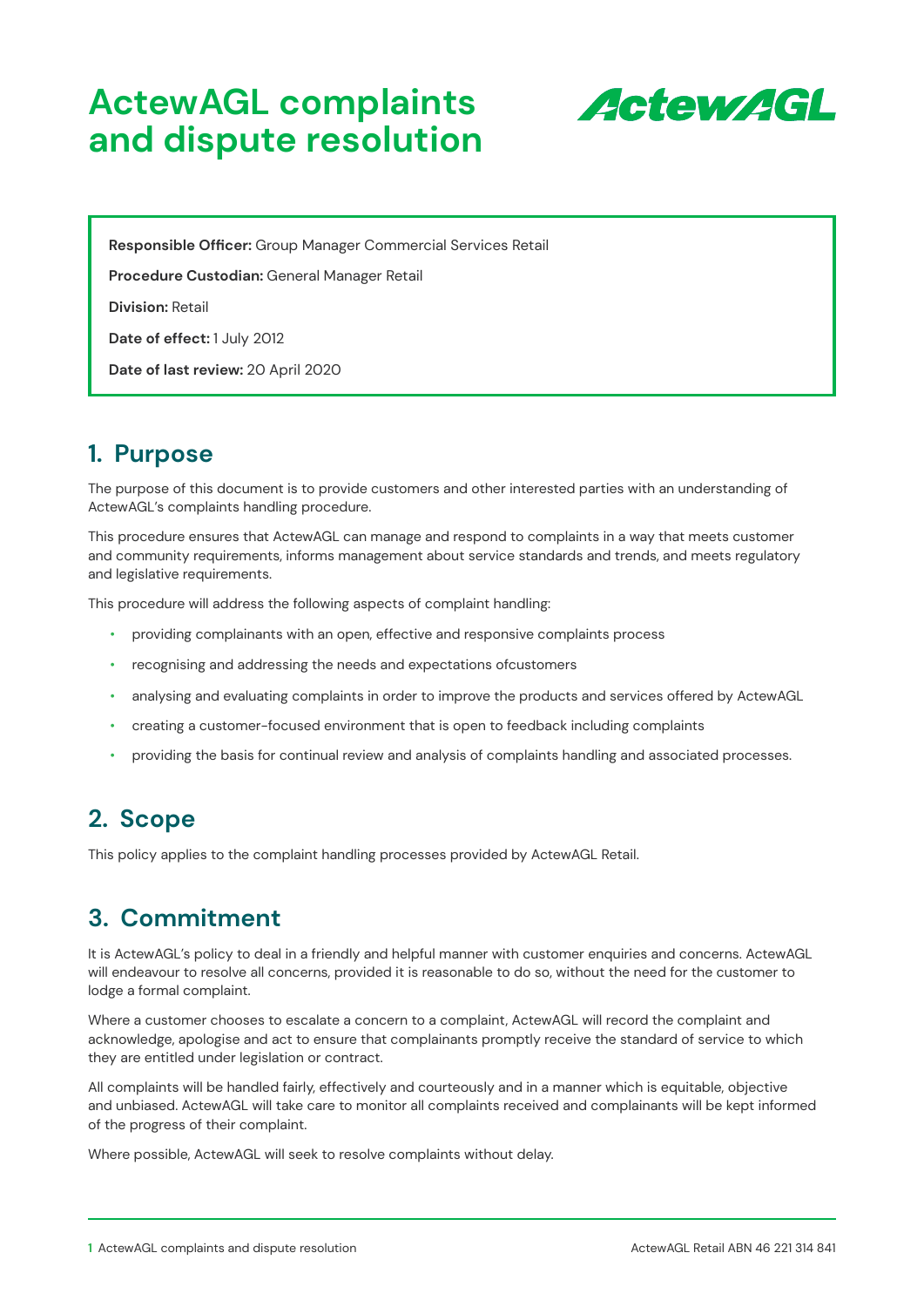# **4. Visibility**

ActewAGL's complaint handling procedure will be made available on the ActewAGL website or upon request.

# **5. Accessibility**

ActewAGL has designed its complaints handling process to provide flexibility to customers wishing to make a complaint.

If a customer wishes to lodge a complaint, they can do so by phone, letter, fax, or in person. Special arrangements will also be made available to complainants with specific needs.

# **6. Confidentiality**

Personally identifiable information concerning complainants will only be used for the purposes of addressing the complaint. Personal information will be used and disclosed in accordance with ActewAGL's Privacy Policy.

# **7. Escalation**

Complaints will be escalated to the relevant Complaints Officer, or to a Team Leader on request. If not immediately available, a Team Leader will endeavour to call back on the same day.

Further escalation to the Senior Call Centre Supervisor or other Senior Management is available if the nature of the complaint is outside of the delegated authority of the Team Leader.

### **8. How can a complaint be made?**

A complaint can be made by telephone call, email, fax or letter and forward to the following Customer Liaison team for actioning:

For complaints relating to electricity accounts, natural gas accounts, marketing, credit contracts, sales calls and related topics please contact:

### **ActewAGL Retail Customer Liaison team**

| Phone: | 02 62483519                                                    |
|--------|----------------------------------------------------------------|
| Fax:   | 02 62483865                                                    |
| Email: | resolutions@actewagl.com.au                                    |
| Post:  | Customer Liaison ActewAGL Retail GPO Box 366 Canberra ACT 2601 |

For complaints relating to electricity or natural gas networks, such as wires, poles, gas pipes, supply outages, entry to land or site restoration or a related issue, please contact:

#### **Evoenergy Customer Resolutions**

| Phone: | 02 62483423                                                  |
|--------|--------------------------------------------------------------|
| Email: | customerresolutions@evoenergy.com.au                         |
| Post:  | Customer Resolutions Evoenergy GPO Box 366 Canberra ACT 2601 |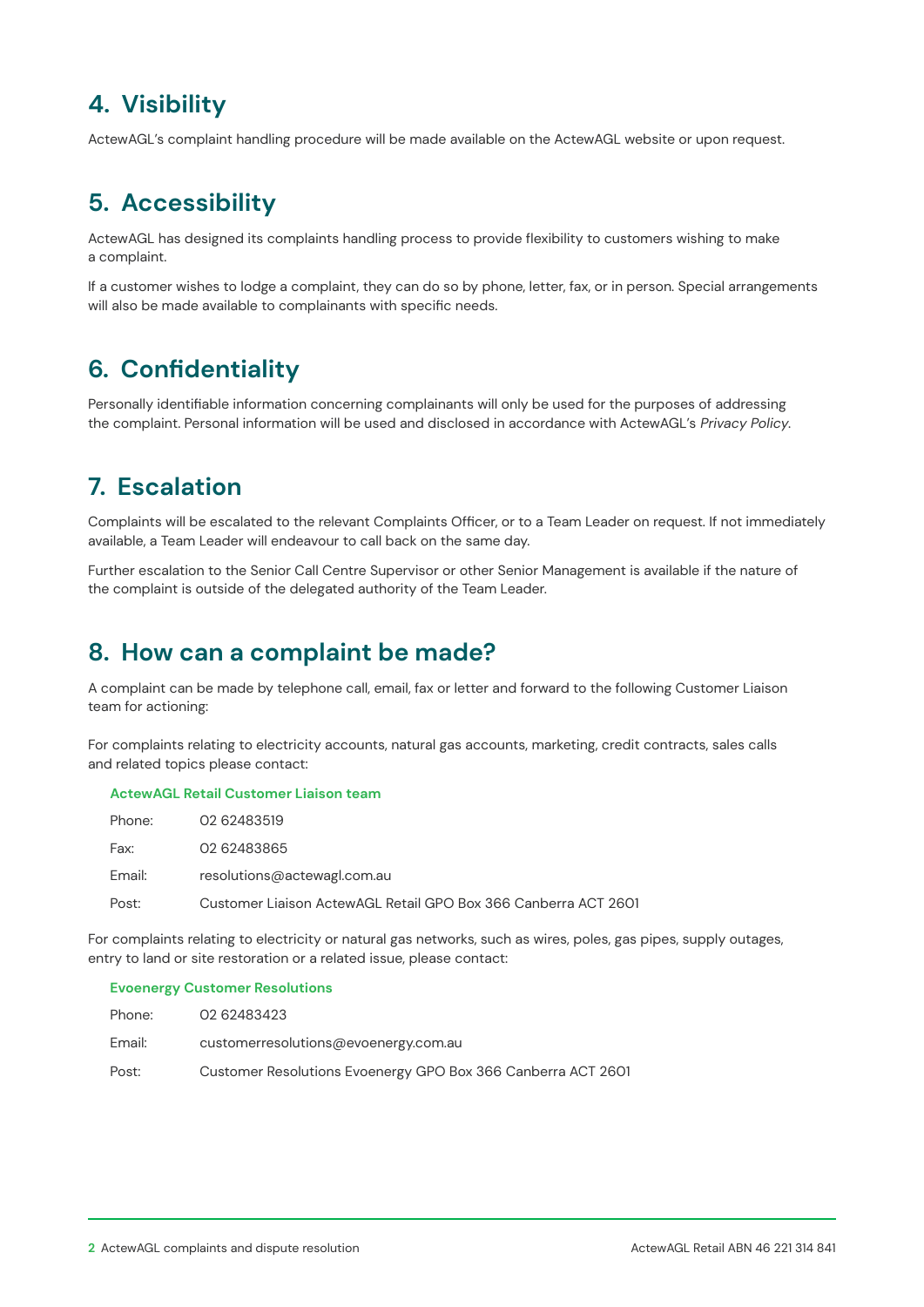# **9. Receipt of complaint**

Upon receipt of a complaint, it will immediately be allocated to the appropriate Complaints Officer. The Complaints Officer will record the complaint and any supporting information into ActewAGL's corporate complaint handling system. This ensures that complaint progress can be monitored through to completion and provides the ability to analyse complaints allowing for identification of process improvement and/or training needs to better serve customers.

ActewAGL requires the following information in order to record a complaint:

- details of the complainant
- installation details of the complainant
- contact details of the complainant
- details and description of the complaint
- requested resolution (if provided)
- immediate action taken (if any).

### **10. Response standards**

All complaints received will be acknowledged immediately or as soon as practicable after receipt. Where a complaint is received via telephone or in person, it should be considered as having been acknowledged immediately.

ActewAGL will endeavour to provide a meaningful response within 20 business days from receipt. For complaints that are of a complex nature and require extensive investigation, or where a complaint cannot be resolved within 20 business days, ActewAGL will keep the complainant informed of progress and agree on a mutually acceptable extension of time.

Responses will be provided in writing, either via email or post, unless the complainant has indicated that a telephone response is sufficient.

### **11. Investigation/closure**

All complaints will be initially assessed in terms of severity, safety, complexity and impact. ActewAGL will make every reasonable effort to investigate all the relevant circumstances and information surrounding a complaint. If the complaint is of a particularly serious nature, ActewAGL will take immediate action to resolve it.

As part of its response to the complainant, ActewAGL will propose action to be taken to correct the issue and/or prevent it from happening in the future. If the complainant accepts the proposed decision or action, it will be carried out and recorded. If the complainant rejects the proposed decision or action, then the complaint will remain open and the complainant will be informed of alternative resolution options available.

If the complainant is dissatisfied with the initial response, the complainant can request for the complaint to be reviewed by senior ActewAGL management. Otherwise, the complainant can refer the matter to the Ombudsman.